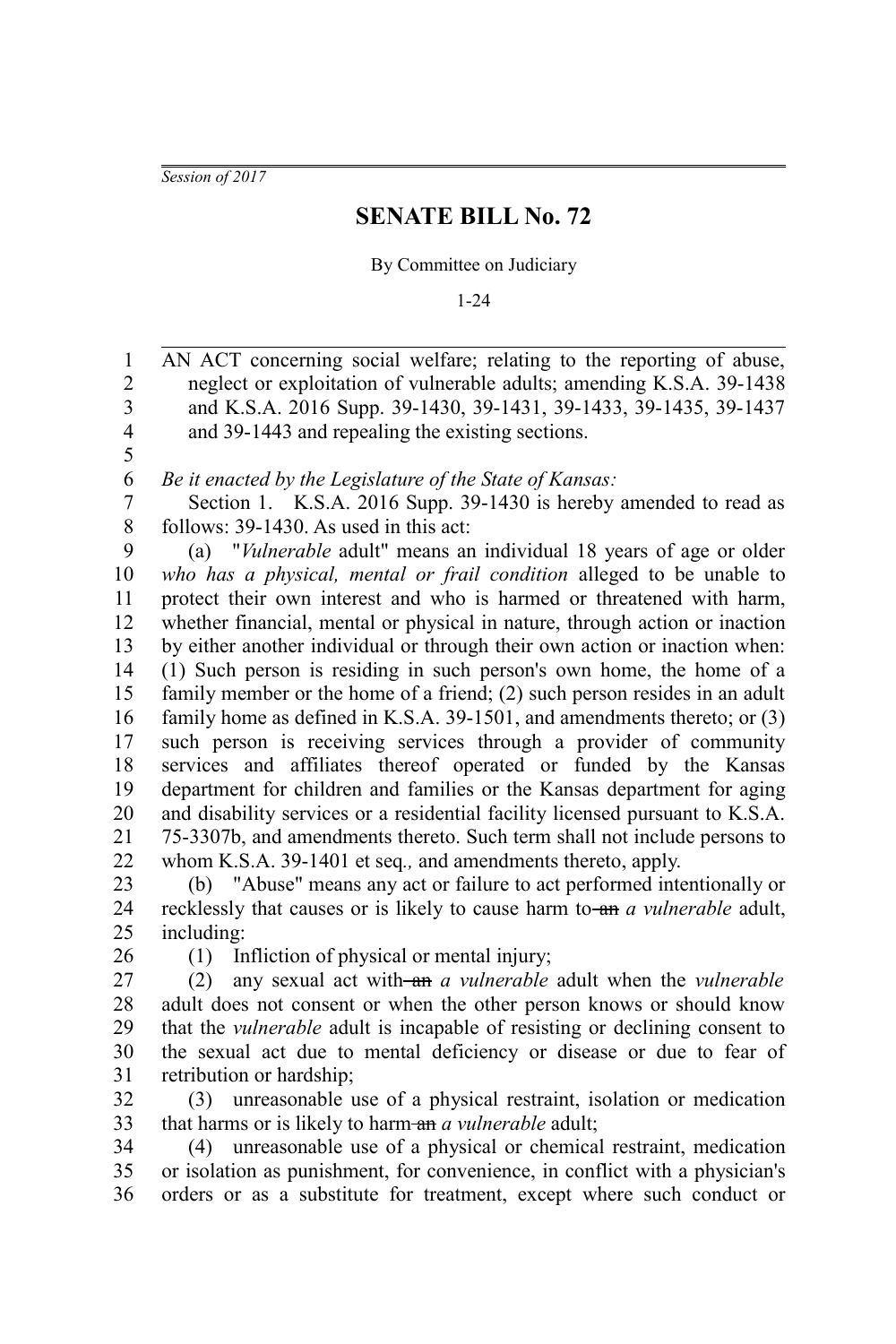physical restraint is in furtherance of the health and safety of the *vulnerable* adult; 1  $\mathcal{L}$ 

(5) a threat or menacing conduct directed toward and *a vulnerable* adult that results or might reasonably be expected to result in fear or emotional or mental distress to an *a vulnerable* adult; 3 4 5

6

(6) fiduciary abuse; or

(7) omission or deprivation by a caretaker or another person of goods or services which are necessary to avoid physical or mental harm or illness. 7 8 9

(c) "Neglect" means the failure or omission by one's self, caretaker or another person with a duty to supply or provide goods or services which are reasonably necessary to ensure safety and well-being and to avoid physical or mental harm or illness. 10 11 12 13

(d) "Exploitation" means misappropriation of an *a vulnerable* adult's property or intentionally taking unfair advantage of an *a vulnerable* adult's physical or financial resources for another individual's personal or financial advantage by the use of undue influence, coercion, harassment, duress, deception, false representation or false pretense by a caretaker or another person. 14 15 16 17 18 19

(e) "Fiduciary abuse" means a situation in which any person who is the caretaker of, or who stands in a position of trust to, an *a vulnerable* adult, takes, secretes, or appropriates their money or property, to any use or purpose not in the due and lawful execution of such person's trust or benefit. 20 21 22 23 24

(f) "In need of protective services" means that an *a vulnerable* adult is unable to provide for or obtain services which are necessary to maintain physical or mental health or both.  $25$ 26 27

(g) "Services which are necessary to maintain physical or mental health or both" include, but are not limited to, the provision of medical care for physical and mental health needs, the relocation of an a *vulnerable* adult to a facility or institution able to offer such care, assistance in personal hygiene, food, clothing, adequately heated and ventilated shelter, protection from health and safety hazards, protection from maltreatment the result of which includes, but is not limited to, malnutrition, deprivation of necessities or physical punishment and transportation necessary to secure any of the above stated needs, except that this term shall not include taking such person into custody without consent except as provided in this act. 28 29 30 31 32 33 34 35 36 37 38

(h) "Protective services" means services provided by the state or other governmental agency or by private organizations or individuals which are necessary to prevent abuse, neglect or exploitation. Such protective services shall include, but shall not be limited to, evaluation of the need for services, assistance in obtaining appropriate social services, and assistance 39 40 41 42 43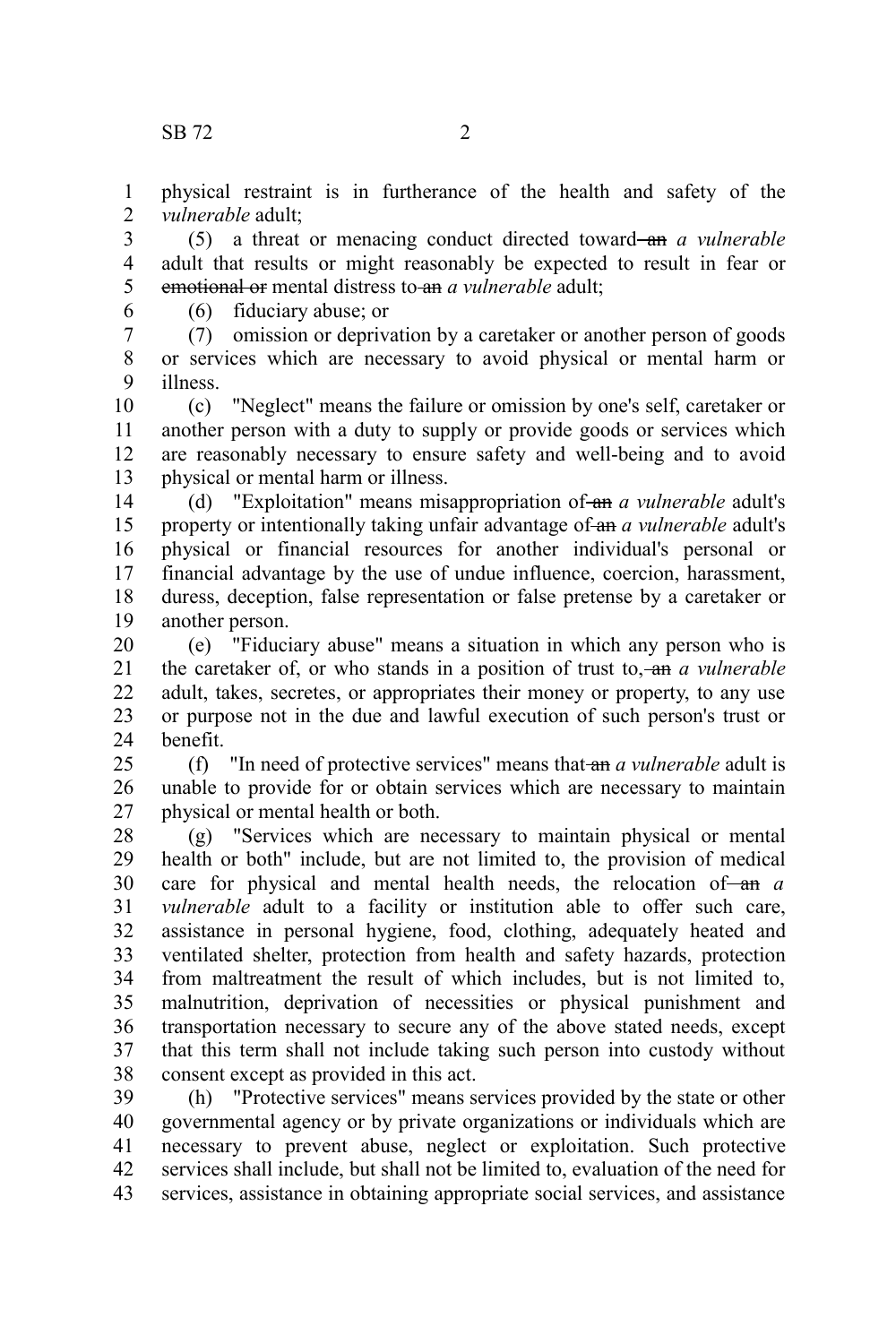in securing medical and legal services. 1

(i) "Caretaker" means a person who has assumed the responsibility, whether legally or not, for-an *a vulnerable* adult's care or financial management or both. 2 3 4

(j) "Secretary" means the secretary for the Kansas department for children and families. 5 6

(k) "Report" means a description or accounting of an incident or incidents of abuse, neglect or exploitation under this act and for the purposes of this act shall not include any written assessment or findings. 7 8 9

(l) "Law enforcement" means the public office which is vested by law with the duty to maintain public order, make arrests for crimes, investigate criminal acts and file criminal charges, whether that duty extends to all crimes or is limited to specific crimes. 10 11 12 13

(m) "Involved adult" means the *vulnerable* adult who is the subject of a report *an investigation* of abuse, neglect or exploitation under this act. 14 15

(n) "Legal representative," "financial institution" and "governmental assistance provider" shall have the meanings ascribed thereto in K.S.A. 39-1401, and amendments thereto. 16 17 18

No person shall be considered to be abused, neglected or exploited or in need of protective services for the sole reason that such person relies upon spiritual means through prayer alone for treatment in accordance with the tenets and practices of a recognized church or religious denomination in lieu of medical treatment. 19 20 21 22 23

Sec. 2. K.S.A. 2016 Supp. 39-1431 is hereby amended to read as follows: 39-1431. (a) Any person who is licensed to practice any branch of the healing arts, a licensed psychologist, a licensed master level psychologist, a licensed clinical psychotherapist, the chief administrative officer of a medical care facility, a teacher, a licensed social worker, a licensed professional nurse, a licensed practical nurse, a licensed dentist, a licensed marriage and family therapist, a licensed clinical marriage and family therapist, licensed professional counselor, licensed clinical professional counselor, registered alcohol and drug abuse counselor, a law enforcement officer, a case manager, a rehabilitation counselor, a bank trust officer or any other officers of financial institutions, a legal representative, a governmental assistance provider, an owner or operator of a residential care facility, an independent living counselor and the chiefadministrative officer of a licensed home health agency, the chiefadministrative officer of an adult family home and the chief administrative officer of a provider of community services and affiliates thereof operated or funded by the Kansas department for aging and disability services or licensed under K.S.A. 75-3307b, and amendments thereto, who has reasonable cause to believe that an adult is being or has been abused, neglected or exploited or is in need of protective services shall report, 24 25 26 27 28 29 30 31 32 33 34 35 36 37 38 39 40 41 42 43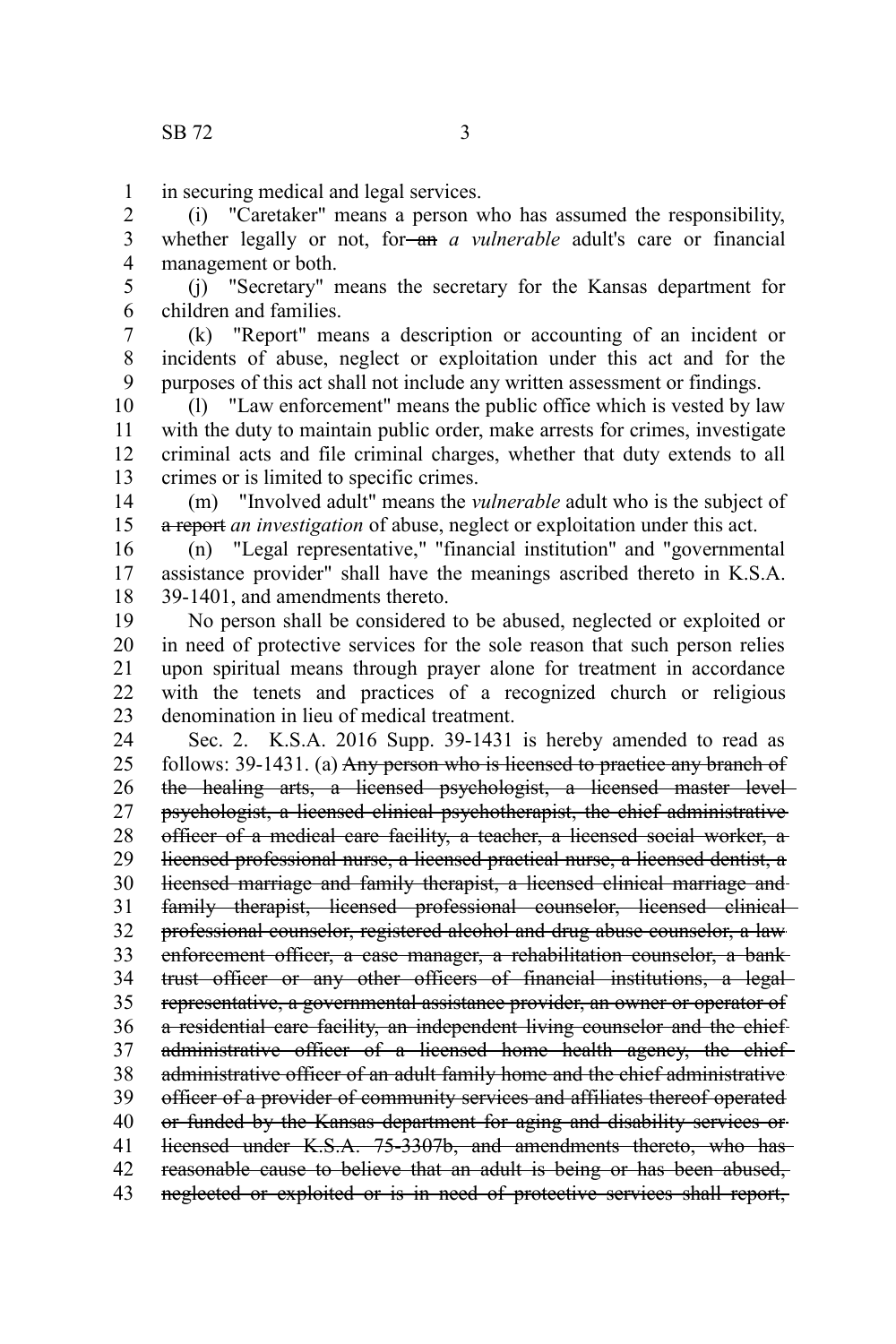## immediately from receipt of the information, such information or cause a 1

report of such information to be made in any reasonable manner. *When any of the following has reasonable cause to believe that a vulnerable adult is being or has been abused, neglected, exploited or subjected to fiduciary abuse, the person shall report the matter promptly as provided in subsections (b) and (c):* 2 3 4 5 6

*(1) Persons providing medical care or treatment: Persons licensed to practice the healing arts, dentistry and optometry, persons engaged in postgraduate training programs approved by the state board of healing arts, licensed professional or practical nurses and chief administrative officers of medical care facilities;* 7 8 9 10 11

*(2) persons licensed by the state to provide mental health services: Licensed psychologists, licensed masters level psychologists, licensed clinical psychotherapists, licensed social workers, licensed marriage and family therapists, licensed clinical marriage and family therapists, licensed professional counselors, licensed clinical professional counselors, licensed addiction counselors and licensed clinical addiction counselors;* 12 13 14 15 16 17 18

*(3) teachers, school administrators and other employees of an educational institution that the vulnerable adult is attending;* 19 20

*(4) firefighters, emergency medical services personnel, law enforcement officers, court services officers, community corrections officers, case managers, rehabilitation counselors, bank trust officers or any other officers of financial institutions, legal representatives, governmental assistance providers, owners or operators of residential care facilities, independent living counselors; and*  21 22 23 24 25 26

*(5) chief administrative officers of: Licensed home health agencies; adult family homes; and providers of community services and affiliates thereof operated or funded by the Kansas department for aging and disability services or licensed under K.S.A. 75-3307b, and amendments thereto.* 27 28 29 30 31

 An employee of a domestic violence center shall not be required to report information or cause a report of information to be made under this subsection. 32 33 34

*(b)* Other state agencies receiving reports that are to be referred to the Kansas department for children and families and the appropriate law enforcement agency, shall submit the report to the department and agency within six hours, during normal work days, of receiving the information. Reports shall be made to the Kansas department for children and families during the normal working week days and hours of operation. Reports shall be made to law enforcement agencies during the time the Kansas department for children and families is not in operation. Law enforcement shall submit the report and appropriate information to the Kansas 35 36 37 38 39 40 41 42 43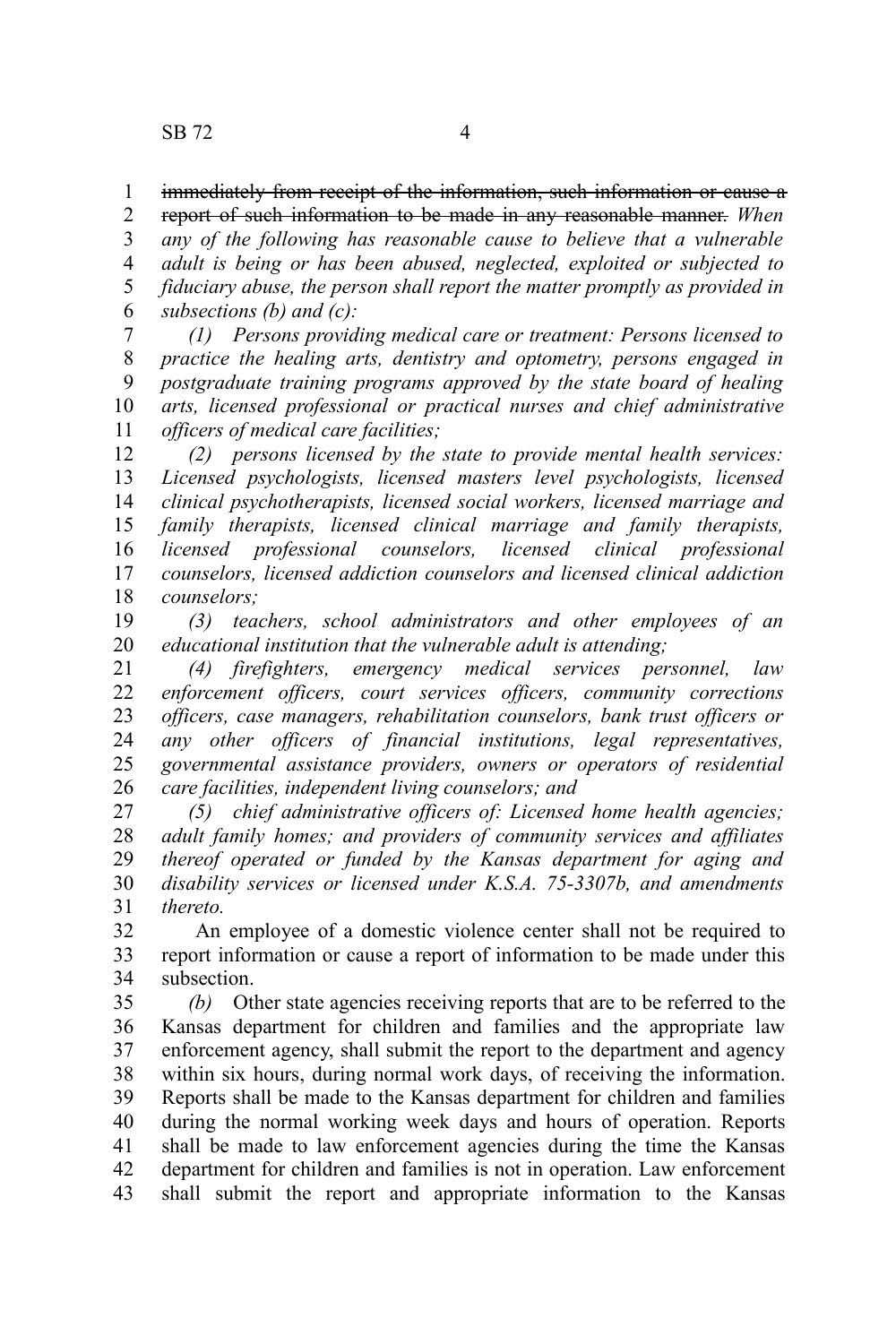department for children and families on the first working day that the 1

Kansas department for children and families is in operation after receipt of such information. 2 3

(b) *(c) (1)* The report made pursuant to subsection (a) *this section* shall contain the name and address of the person making the report and of the caretaker caring for the involved adult, the name and address of the involved adult, information regarding the nature and extent of the abuse, neglect or exploitation, the name of the next of kin of the involved adult, if known, and any other information which the person making the report believes might be helpful in the investigation of the case and the protection of the involved adult. 4 5 6 7 8 9 10 11

(c) *(2)* Any other person, not listed in subsection (a), having reasonable cause to suspect or believe that an *a vulnerable* adult is being or has been abused, neglected or exploited or is in need of protective services may report such information to the Kansas department for children and families. Reports shall be made to law enforcement agencies during the time the Kansas department for children and families is not in operation. 12 13 14 15 16 17 18

(d) A person making a report under subsection (a) shall not be required to make a report under K.S.A. 39-1401 to 39-1410, inclusive, and amendments thereto. 19 20 21

(e) Any person required to report information or cause a report of information to be made under subsection (a) who knowingly fails to make such report or cause such report not to be made shall be guilty of a class B misdemeanor. 22 23 24 25

(f) Notice of the requirements of this act and the department to which a report is to be made under this act shall be posted in a conspicuous public place in every adult family home as defined in K.S.A. 39-1501, and amendments thereto, and every provider of community services and affiliates thereof operated or funded by the Kansas department for aging and disability services or other facility licensed under K.S.A. 75-3307b, and amendments thereto, and other institutions included in subsection (a). 26 27 28 29 30 31 32

Sec. 3. K.S.A. 2016 Supp. 39-1433 is hereby amended to read as follows: 39-1433. (a) The Kansas department for children and families upon receiving a report that-an *a vulnerable* adult is being, or has been abused, neglected, or exploited or is in need of protective services, shall: 33 34 35 36

(1) *Immediately notify, in writing, the appropriate law enforcement agency* when a criminal act has occurred or has appeared to have occurred, immediately notify, in writing, the appropriate law enforcement agency; 37 38 39

(2) make a personal visit *face-to-face assessment* with the involved adult: 40 41

(A) Within 24 hours when the information from the reporter indicates imminent danger to the health or welfare of the involved adult; 42 43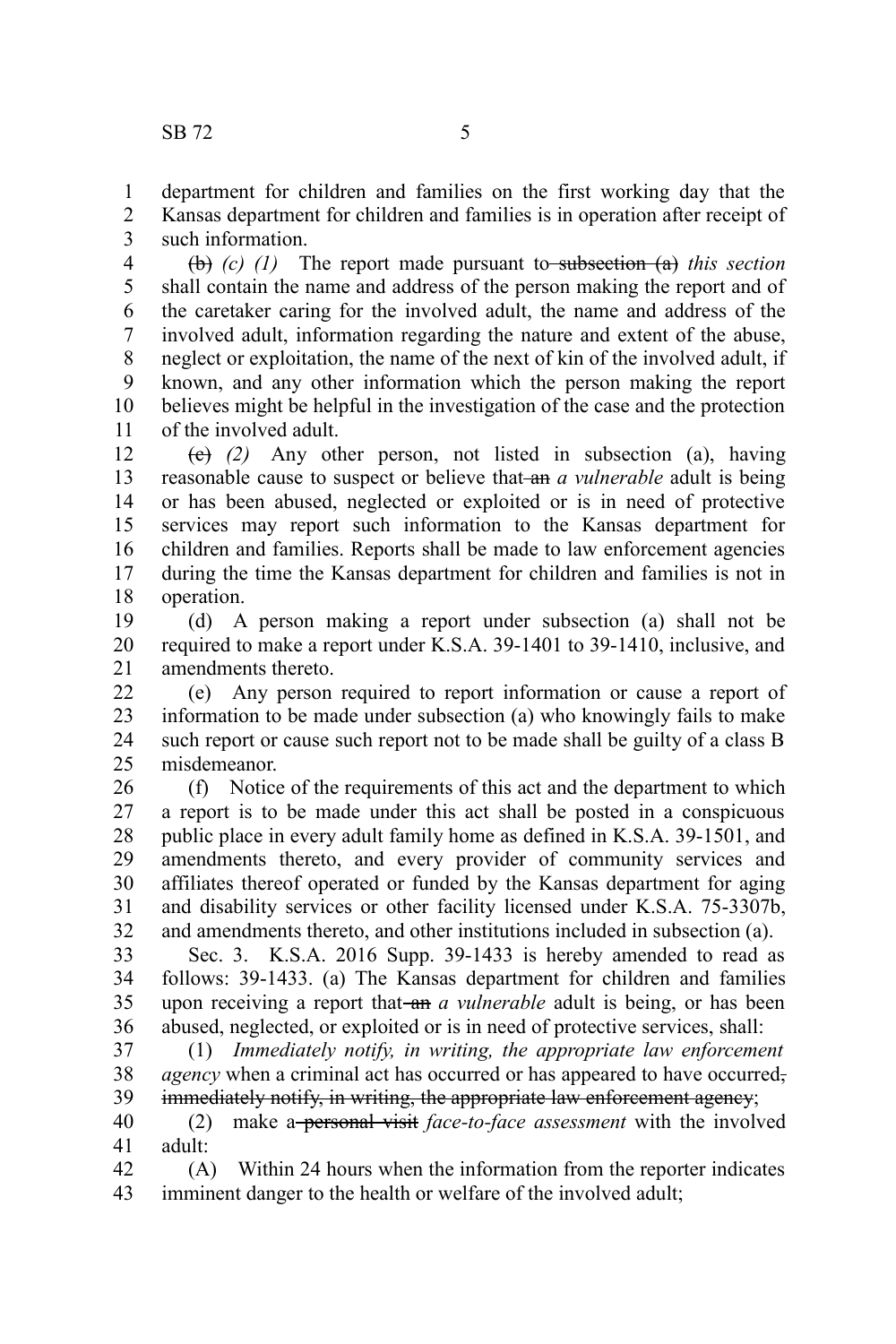(B) within three working days for all reports of suspected abuse, when the information from the reporter indicates no imminent danger; 1 2

3 4

(C) within five working days for all reports of neglect or exploitation when the information from the reporter indicates no imminent danger.

(3) Complete, within 30 working days of receiving a report, a thorough investigation and evaluation to determine the situation relative to the condition of the involved adult and what action and services, if any, are required. The evaluation shall include, but not be limited to, consultation with those individuals having knowledge of the facts of the particular case. If conducting the investigation within 30 working days would interfere with an ongoing criminal investigation, the time period for the investigation shall be extended, but the investigation and evaluation shall be completed within 90 working days. If a finding is made prior to the conclusion of the criminal investigation, the investigation and evaluation may be reopened and a new finding made based on any additional evidence provided as a result of the criminal investigation. If the alleged perpetrator is licensed, registered or otherwise regulated by a state agency, such state agency also shall be notified upon completion of the investigation or sooner if such notification does not compromise the investigation. 5 6 7 8 9 10 11 12 13 14 15 16 17 18 19 20

(4) Prepare, upon completion of the investigation of each case, a written assessment which shall include an analysis of whether there is or has been abuse, neglect or exploitation, recommended action, a determination of whether protective services are needed, and any followup. 21 22 23 24 25

(b) The secretary for children and families shall forward any *substantiated* finding of abuse, neglect or exploitation alleged to have been committed by a provider of services licensed, registered or otherwise authorized to provide services in this state to the appropriate state authority which regulates such provider. The appropriate state regulatory authority may consider the finding in any disciplinary action taken with respect to the provider of services under the jurisdiction of such authority. 26 27 28 29 30 31 32

(c) The Kansas department for children and families shall inform the complainant, upon request of the complainant, that an investigation has been made and if the allegations of abuse, neglect or exploitation have been substantiated, that corrective measures will be taken, uponcompletion of the investigation or sooner, if such measures do not jeopardize the investigation *initiated*. 33 34 35 36 37 38

(d) The Kansas department for children and families may inform the chief administrative officer of community facilities licensed pursuant to K.S.A. 75-3307b, and amendments thereto, of-confirmed *substantiated* findings of resident abuse, neglect or exploitation. 39 40 41 42

Sec. 4. K.S.A. 2016 Supp. 39-1435 is hereby amended to read as 43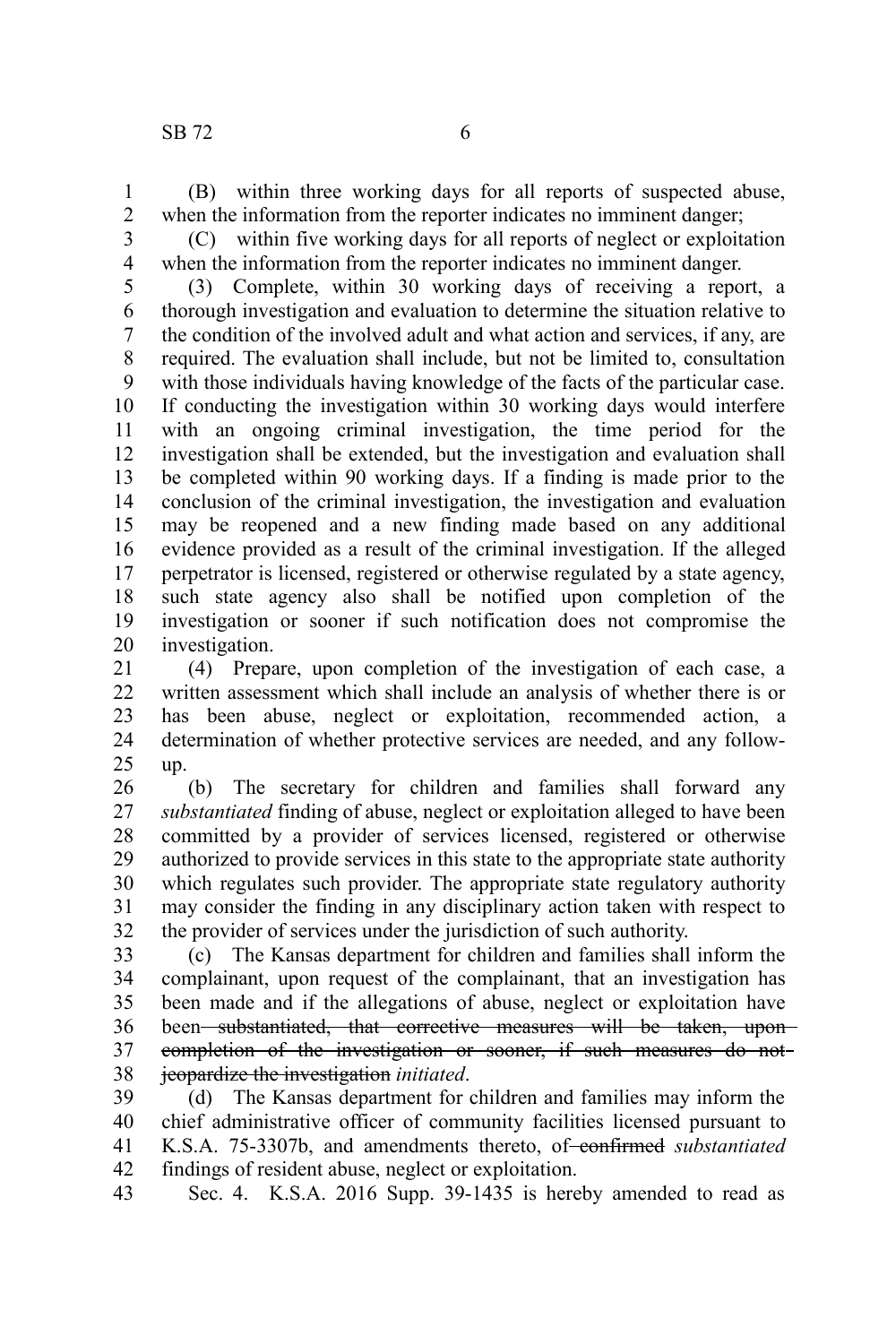follows: 39-1435. In performing the duties set forth in this act, the secretary for children and families may request the assistance of all state departments, agencies and commissions and may utilize any other public or private agencies, groups or individuals who are appropriate and who may be available. Law enforcement shall be contacted to assist the Kansas department for children and families when the information received on the report indicates that-an *a vulnerable* adult, residing in such *vulnerable* adult's own home or the home of another individual, an adult family home, a community development disabilities facility or residential facility is in a life threatening situation. 1 2 3 4 5 6 7 8 9 10

Sec. 5. K.S.A. 2016 Supp. 39-1437 is hereby amended to read as follows: 39-1437. (a) If the secretary determines that an involved adult is in need of protective services, the secretary shall provide the necessary protective services if the *involved* adult consents, or if the *involved* adult lacks capacity to consent, the secretary may obtain consent from such *involved* adult's legal representative. If the involved adult fails to consent and the secretary has reason to believe that the involved adult *has no legal representative and* lacks capacity to consent, the secretary shall determine whether a petition for appointment of a guardian or conservator, or both, should be filed. If such determination is made, the secretary may petition the district court for appointment of a guardian or conservator, or both, for an involved adult pursuant to the provisions of the act for obtaining a guardian or conservator, or both. 11 12 13 14 15 16 17 18 19 20 21 22 23

(b) If the caretaker or legal representative of an involved adult who has consented to the receipt of reasonable and necessary protective services refuses to allow the provision of such services to the *involved* adult, the secretary may seek an injunction enjoining the caretaker or legal representative from interfering with the provision of protective services to the *involved* adult. The petition in such action shall allege specific facts sufficient to show that the *involved* adult is in need of protective services and consents to their provision and that the caretaker or legal representative refuses to allow the provision of such services. If the judge finds, by clear and convincing evidence, that the *involved* adult is in need of protective services and has been prevented by the caretaker or legal representative from receiving such services, the judge shall issue an order enjoining the caretaker or legal representative from interfering with the provision of protective services to the *involved* adult. The court may appoint a new legal representative, if the court deems that it is in the best interest of the *involved* adult. 24 25 26 27 28 29 30 31 32 33 34 35 36 37 38 39

Sec. 6. K.S.A. 39-1438 is hereby amended to read as follows: 39- 1438. If an involved adult does not consent to the receipt of reasonable and necessary protective services, or if such *involved* adult withdraws the consent, such services shall not be provided or continued. 40 41 42 43